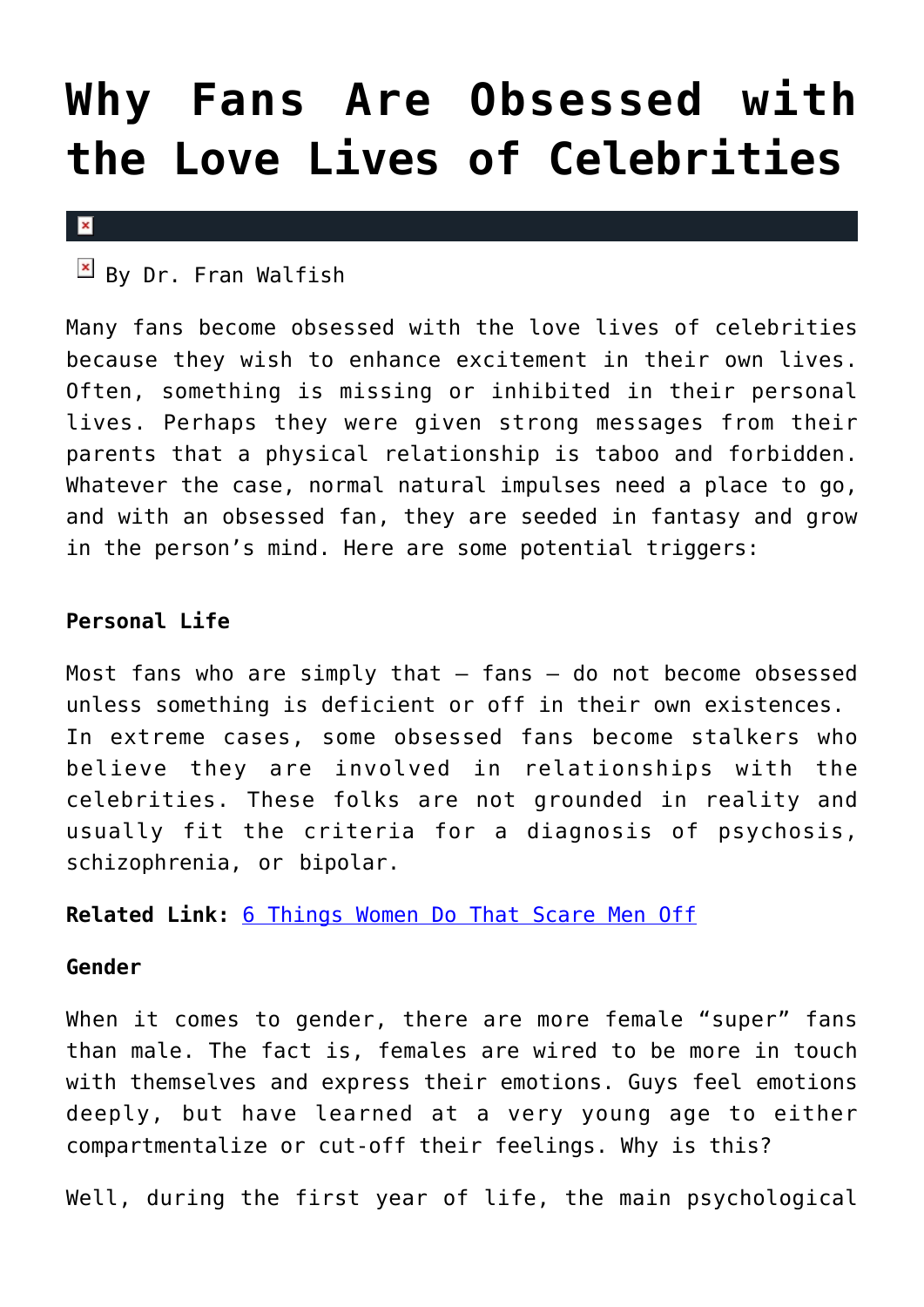goal for the infant is bonding to Mother, as this is how trust is developed in the baby. When the mother sometimes ignores the infant or inaccurately misreads the infant's cues (i.e.: infant needs comfort while Mom thinks it needs food), the baby grows to feel the world is not a safe place (mistrust) and that he or she is not important enough front-and-center in the mother's mind. Girls show their hurt and anger through powerful raging temper tantrums. Boys do this, too. But, eventually boys learn to repress their emotions and direct these powerful feelings into their work. This defense is called Reaction Formation. Girls tend to fantasize more than boys. Girls talk openly about their feelings, wishes and desires. Females are also more focused on fashion and physical outward appearances while both genders equally care about power, status and financial outward appearance.

**Related Link:** [I Love You But I Don't Trust You](http://cupidspulse.com/tag/i-love-you-but-i-dont-trust-you/)

## **Distorted View of Happiness**

Finally, fans also become obsessed with celebrities because of the myth and distorted belief that money, fame and materialism bring joy and happiness. This is truly a myth. The only thing money brings relief from is the worry about financial burdens. Money certainly can make one's life easier but it does not bring happiness. I can't tell you how many celebrities come to my office with the same relationship issues, marital conflicts, parenting problems, and career difficulties that everyone else has.

The goal is not only to admire celebrities for their talents and gifts, but to take an open, honest look within. No one is perfect, and we all have imperfections. The key is selfawareness that leads to self-validation and self-acceptance flaws and all!

*Dr. Fran Walfish is a Beverly Hills psychotherapist and the author of "The Self-Aware Parent." To learn more about her,*